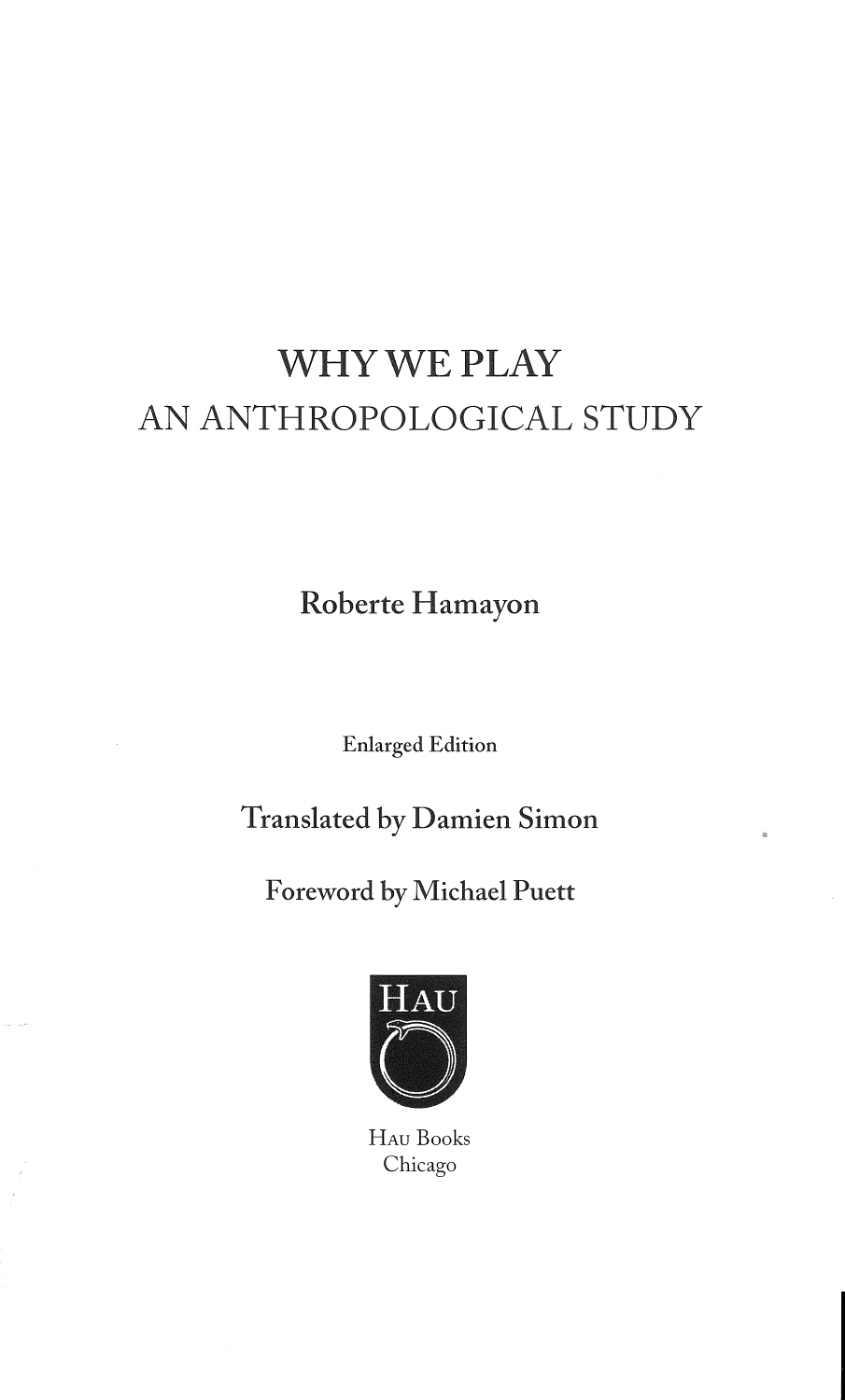English Translation © 2016 HAU Books and Roberte Hamayon Original French Edition, Jouer: Une Étude Anthropologique, © 2012 Éditions La Découverte

Cover Image: Detail of M. C. Escher's (1898-1972), "The Encounter," May 1944, 13 7/16 x 18 5/16 in. (34.1x46.5 cm) sheet: 16 x 21 7/8 in.  $(40.6 \times 55.6 \text{ cm})$ , Lithograph.

Cover and layout design: Sheehan Moore

Typesetting: Prepress Plus (www.prepressplus.in)

ISBN: 978-0-9861325-6-8 LCCN: 2016902726

HAU Books Chicago Distribution Center 11030 S. Langley Chicago, IL 60628 www.haubooks.com

HAU Books is marketed and distributed by The University of Chicago Press. www.press.uchicago. du

Printed in the United States of America on acid-free paper.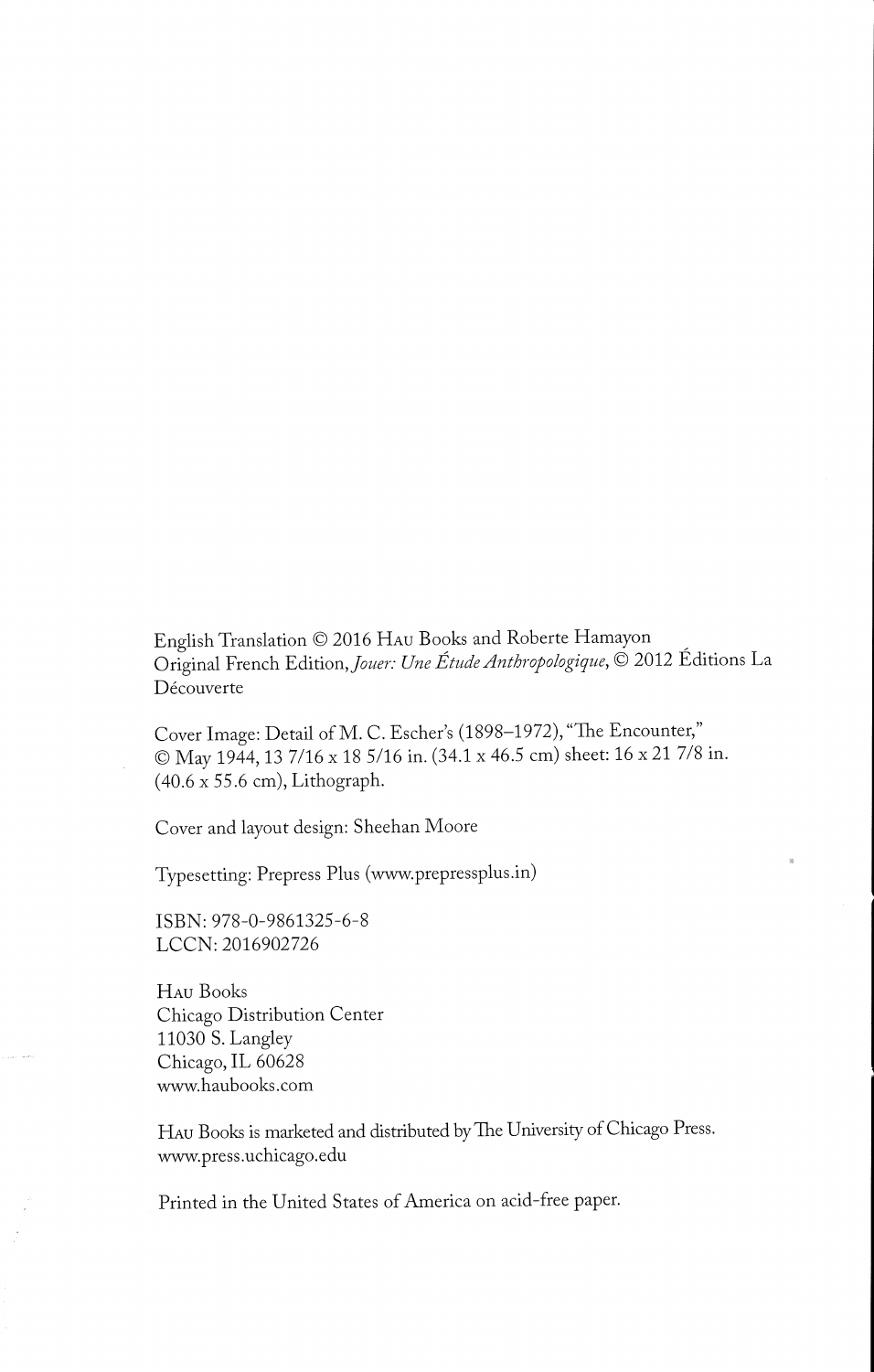## FOREWORD

## In praise of play

MICHAEL PUETT

Always contextualize. Always historicize. Always focus on the particular and the specific. These have become basic mantras in cultural anthropology, as well as the humanities in general. And with these mantras have come a deep suspicion of wide-ranging comparative studies, and in particular a deep suspicion of the general categories that undergird such comparative work. Terms like myth, ritual, and sacrifice have come to be treated with wariness-as remnants of an earlier anthropology that had not yet shaken off its ethnocentric biases.

This turn to contextualized studies, this focus on indigenous terminologies, has been crucial for the field. But the concurrent suspicion of comparative studies and comparative categories has come at a great cost. Long gone are the generalist studies that would define a topic-say, the gift-and then explore the complexities of that activity through a comparative study of the different modes in which it has appeared across cultures. Such studies are now often seen as inherently ethnocentric, since the categories are seen as being defined with implicit reference to a dominant (usually Nestern and usually Christian) culture, with the preconceptions of that culture then being superimposed on very different practices.

This is one of the reasons Roberte Hamayon's *Why we play: An anthropological study* is such an exciting and important study. Hamayon happily takes what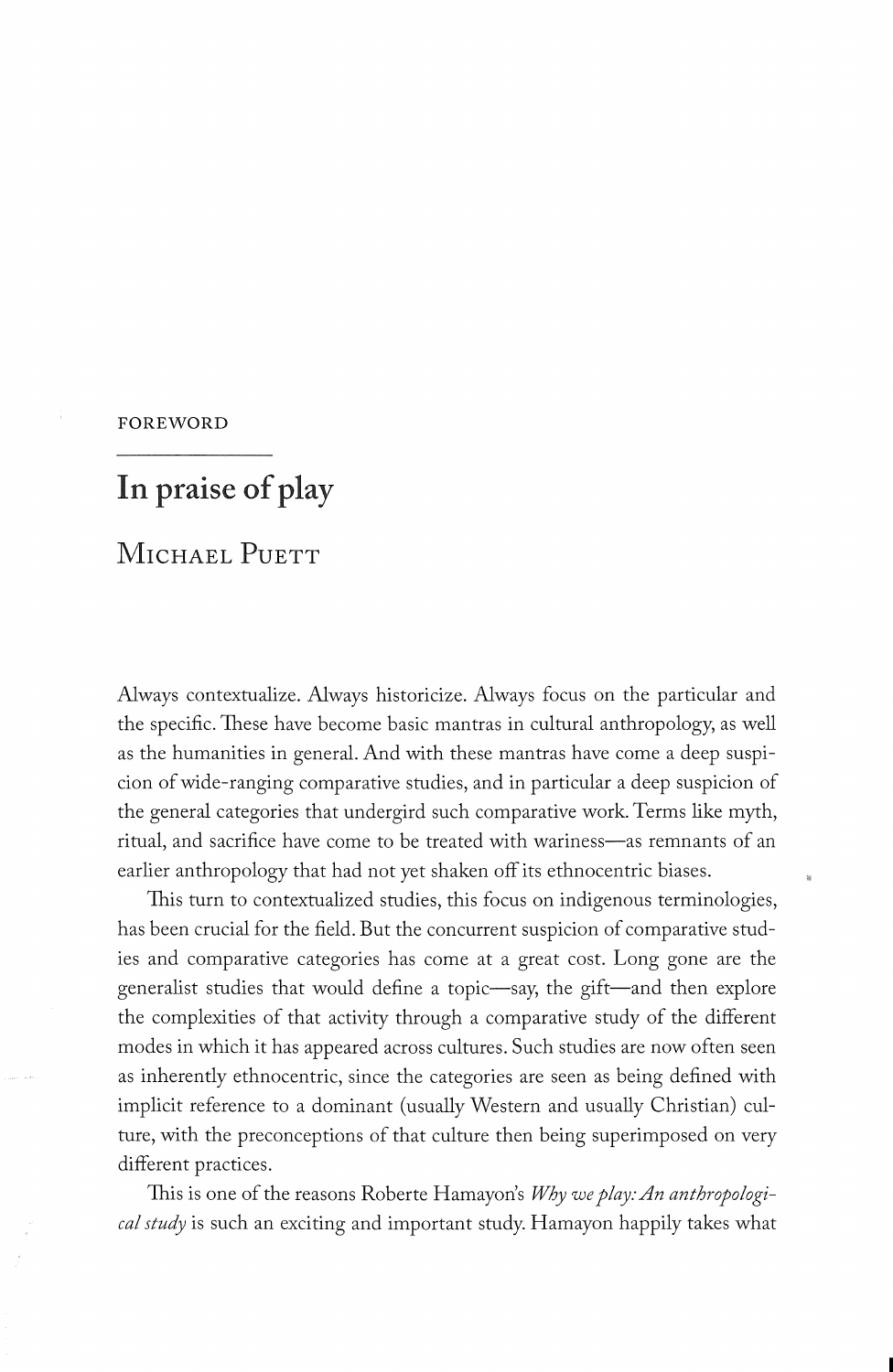she calls a generalist approach-the approach that defined the great works of classical anthropology like Mauss' *The gift*, or Hubert and Mauss' Sacrifice. The approach, in other words, that is now so rare.

Hamayon certainly agrees that the categories we have inherited from these classical works need to be rethought. Yet, her response is not to reject generalist categories per se but rather to argue that *we* need a new one: play.

As she argues so persuasively, play has often occupied a minor role in anthropological theorizing-even in the heyday of generalist, cross-cultural studies organized around themes. Play has been deemed the non-serious activity performed by children, or by adults in their leisure. Even if we do look at play, it has typically been seen as simply a less serious form of ritual. A lesser cousin, in other words, to the important activities that should be the focus of our anthropological analyses.

So why have we failed to bring play fully into our studies? Hamayon argues that this is based on a latent set of associations traceable back to Christianity's rejection of the Roman Circus Games and related forms of play. She then generalizes the point. Forms of religious practice that emphasize belief in a single great deity-a deity that cannot be imitated, represented, played with-also entail a rejection of play. The field of anthropology, she argues, implicitly carried on these same biases when we focused all of our energies on ritual at the expense of play, on the *agon* of the gift as opposed to the play of gift-giving.

To break down these biases, Hamayon begins her study with indigenous notions of play. Hamayon is one of the world's leading authorities on the Buryat, and she accordingly begins her study here. Through a beautiful series of analyses, Hamayon explores Buryat understandings of play, Buryat performances involving play, and the significance of paradox in Buryat practices.

These notions then become the basis for her larger theoretical and comparative discussions-discussions that range across historical and ethnographic materials and even include studies in cognitive science. One of the aspects that makes Hamayon's work so compelling and so powerful is that she insists on the full implications of her generalizing approach: the play of children, the play of a shaman, and the play of gift-giving are all treated as various manifestations of a comparable way of acting in the world.

The resulting analysis proves, ironically (although one is tempted to say predictably), that it is precisely by not undertaking comparative studies that we are most at risk of recapitulating our ethnocentric biases. It is on the contrary through generalizing works such as these that we begin to alter our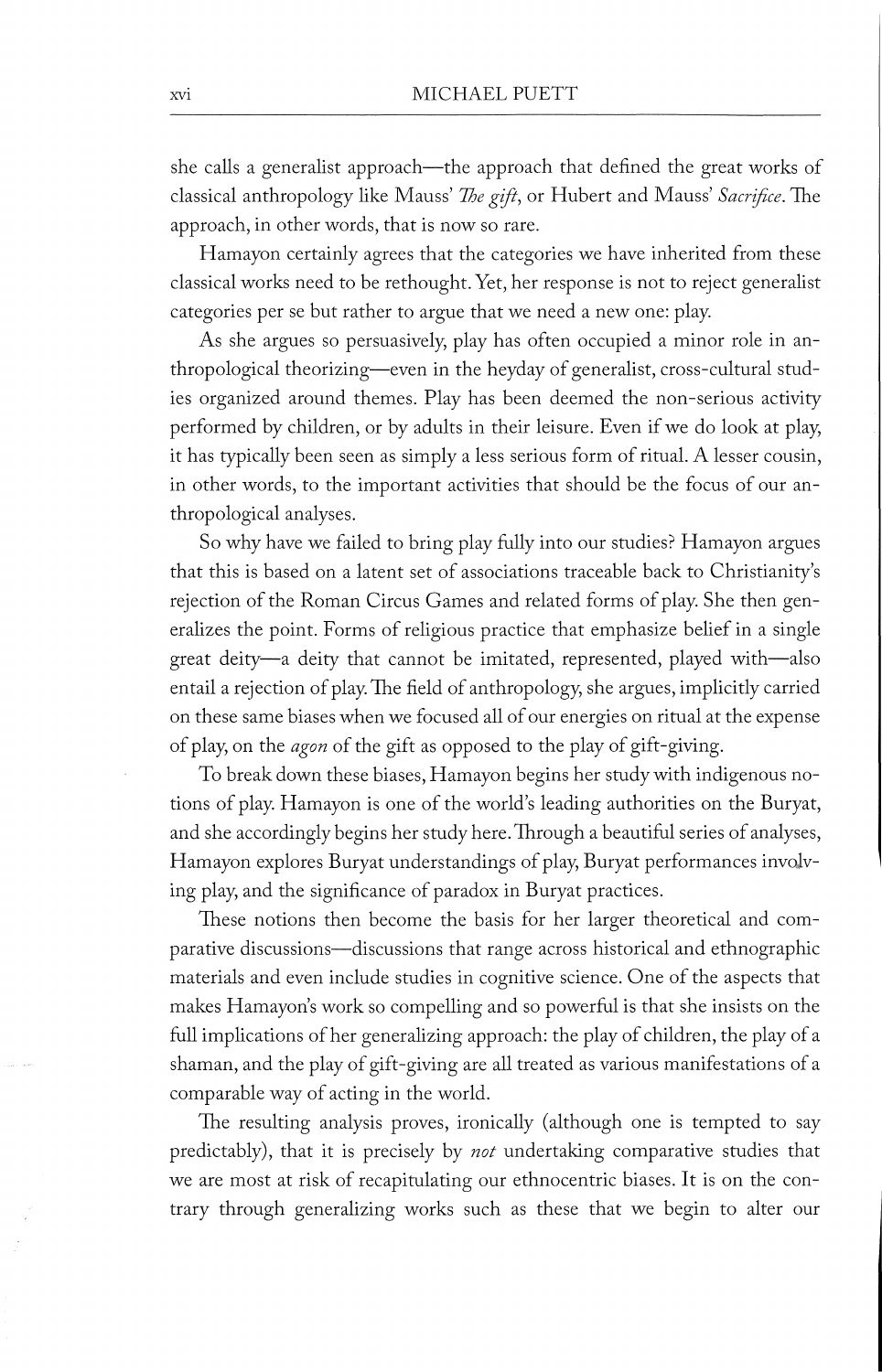understandings. When reading Hamayon, one feels the excitement that earlier generations must have felt when reading the great works of Mauss: through the generalized lens of a comparative anthropology, one reads basic practices in new ways.

So what happens when we take such a generalist approach to play? What happens when we see play not as a poor second cousin to ritual but rather as a fundamental way of human acting in the world? When we develop an anthropology that takes paradox and play as a starting point, rather than as a secondary object of analysis?

Beginning with the Buryat material, and then continuing from a comparative perspective, Hamayon notes the overriding significance of the body in everything from etymologies of the notion of play to the practices of play themselves. She then develops a conceptual vocabulary to analyze the complexity of these embodiments. Play, she argues, is a fundamental way of interacting with the world, involving a fictional framework with values and possibilities different from empirical reality. The dimensions of play are then analyzed through the operations of imitation, abstraction, and inference—operations through which humans develop the dispositions and attitudes required of particular modes of being.

The resulting exploration forces a rethinking of the seemingly more serious activities of ritual or prayer or sacrifice. Far from being a less serious version of the same sort of thing as prayer and sacrifice, it turns out that play involves fundamentally different types of activities, implying different types of relationships.

Take, for example, Hamayon's reading of shamanic acts. By imitating the movements of animals, shamans create a frame within which they also grant existence to the relevant animals spirits. Within this frame, the shaman interacts with spirits in relationships of partnerships, albeit with the shaman as the more active partner. This is contrasted with the purely hierarchal relationships created through prayer and sacrifice.

And this is also why, as Hamayon argues, play pleases the spirits but displeases God. Play builds a homology between humans and immaterial entities—something unacceptable to religions defined by a transcendent, non-imitable deity. Hence the Christian opposition to play as being anything other than children's games or adult leisure—an opposition, as we have seen, that leaked into anthropological theorizing as well.

Hamayon's readings also force us to see other dimensions of the activities that have become classical examples in the annals of anthropology. Take the gift.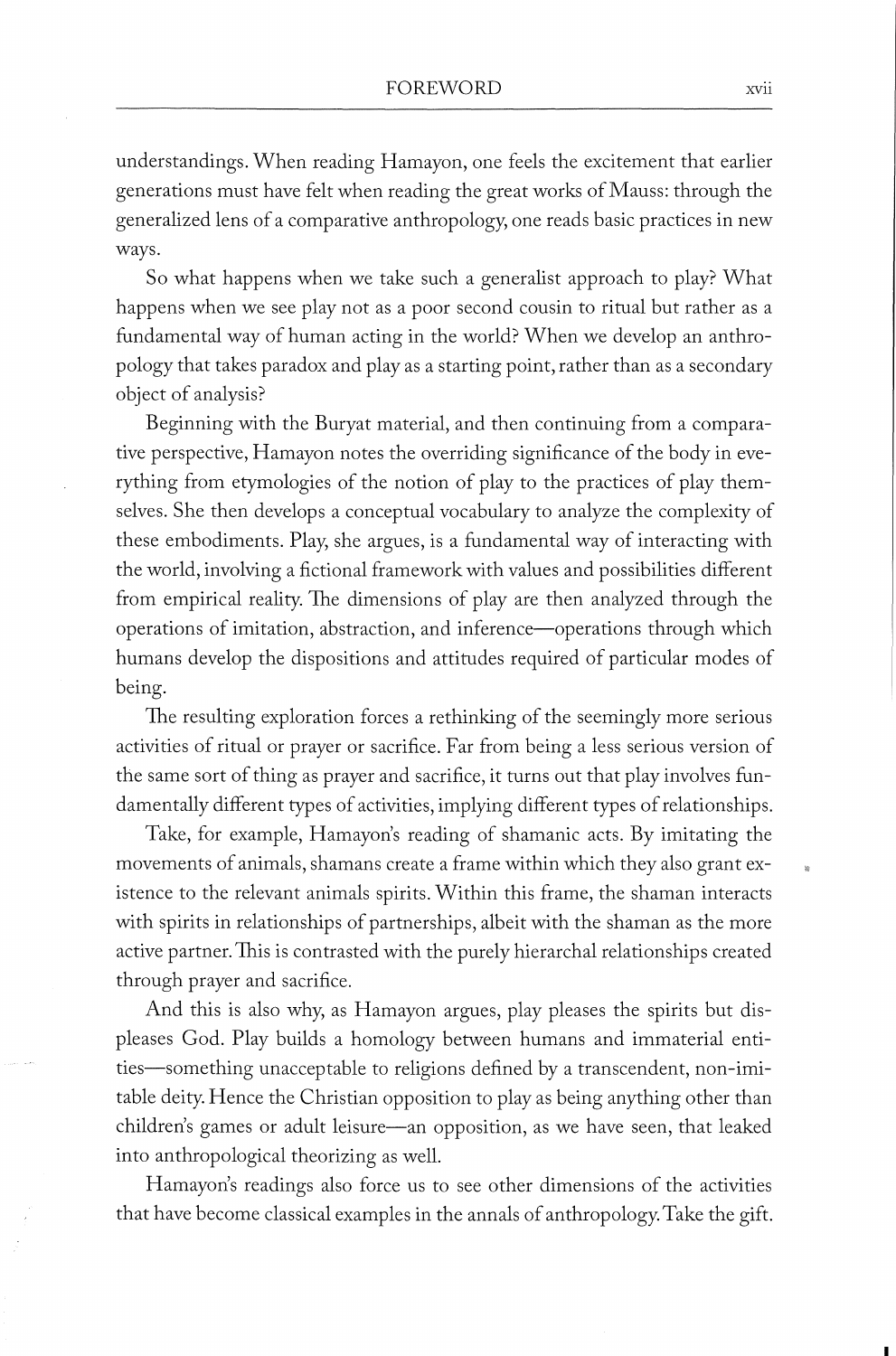Since Mauss we have focused on the *agon* of the gift, on the endless competitive acts of gifting in order to best an opponent or render him submissive: the hierarchies created through the potlatch, the big men of the *moka* exchange, the ranked relationships resulting from the *kula* ring. But missing in such accounts is the play that underlies the practice of gift-giving. We have explored only one dimension of the gift, and missed so many others.

Or take luck. Techniques of dealing with indeterminacy and randomness involve an inherent element of play-something that can be traced through activities as seemingly diverse as hunting and divination. Hence the decision by the medieval Church in France to forbid games of chance: again, the displeasure that God has with play. Looking at play opens new ways of thinking about practices that we have long known about but never explored fully.

Or drama. Or even fiction itself. The list goes on. One of the exciting aspects of Hamayon's work is the sheer volume of activities that we are asked to think anew once we start exploring the worlds of play.

Underlying all of these examples is the notion of play as a form of reciprocal interaction in which relationships to alterity are developed and worked upon. Suddenly, we have a new set of dimensions of human activity to analyze. Instead of rejecting our generalist categories of ritual and sacrifice, we have another category to work with. Moreover, it is a category that forces us to rethink our other ones.

I mentioned above that the generalist approaches of classical anthropology have been criticized for being overly based on ethnocentric conceptions. This is certainly in part true, as Hamayon has argued as well. But it is also important to remember that these generalist studies in anthropology have always been based upon indigenous understandings that were then expanded into broader, comparative categories. Hubert and Mauss' study of sacrifice may, in retrospect, have been overly indebted to Christian understandings. But it was a study based primarily upon Sanskrit theories. And the same can be said of all the major comparative studies of anthropology: the goal was always to begin from indigenous understandings and build comparatively from there to develop larger theoretical perspectives.

Hamayon is arguing that we need to return to such approaches. The way to develop our generalist theories is to develop them further, as we continue our exploration of indigenous understandings. The way to develop our generalist categories is to develop more, and to rethink our earlier categories accordingly. Hamayon has done this beautifully by beginning with indigenous Buryat